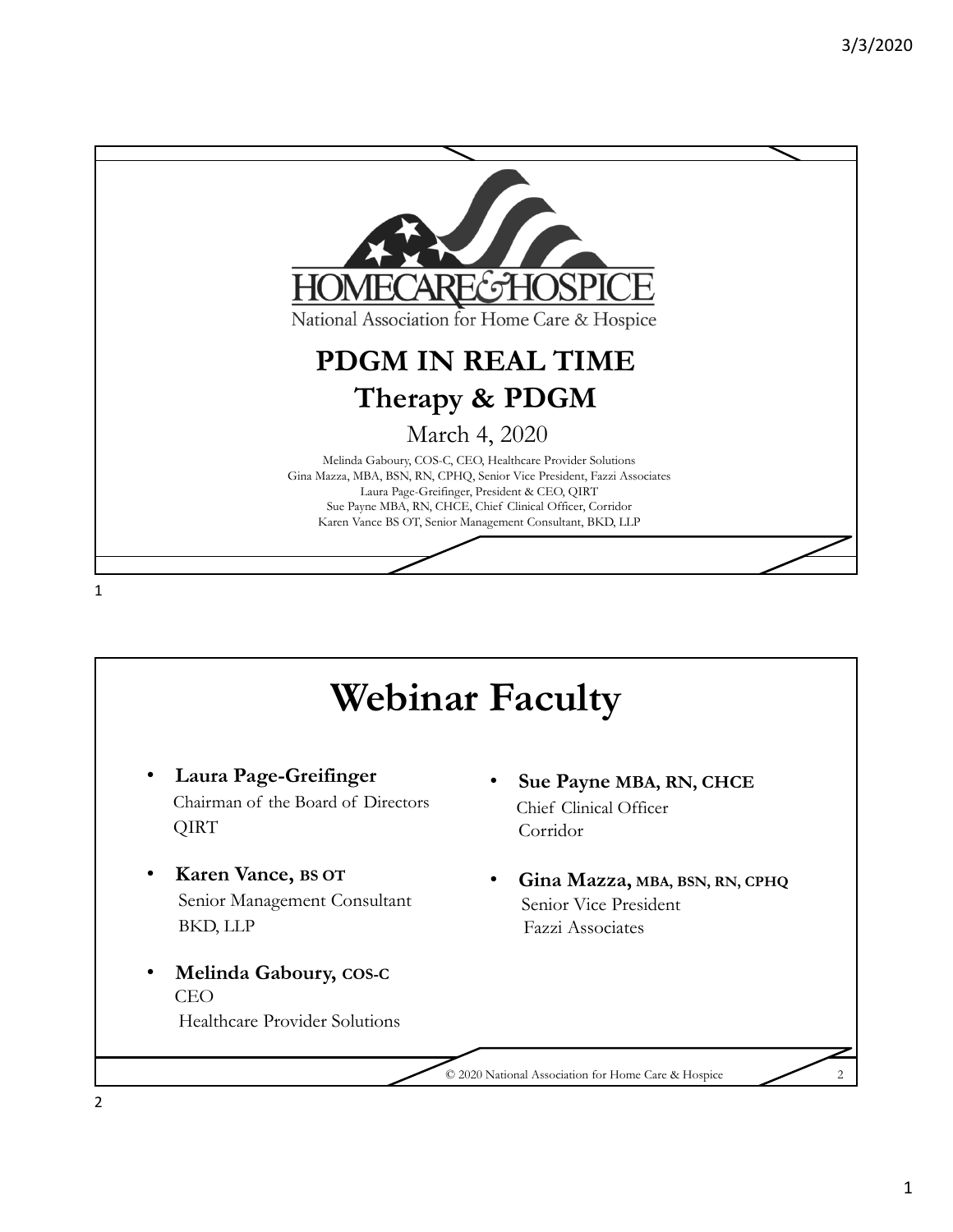## **PDGM Myths & Facts**

- **Myth** Therapy isn't paid for in PDGM
	- **Fact**  Therapy is **not** paid based on number of combined visits Amount included for therapy is actually the same as what has been paid in PPS, but it is based on the clinical and functional grouping in which the patient falls (*patient* driven, not *visit* driven!)
- **Myth** There are only two clinical groupings therapy can be on the POC
- **Fact** Though the term 'Rehab' has been attached to two clinical groupings, these are the two that had the greatest therapy utilization historically. It does **not** mean that therapy cannot be involved in the POC for other clinical groupings

© 2020 National Association for Home Care & Hospice 3

# **The 'Noise' We are Hearing**

- "My agency tells me I only have 4 visits and have to discharge within 3 weeks, for all of my patients"
- Therapy frequencies are only being written for 30 days before reassessments to determine further need
- "Therapy is intended only for MS Rehab and Neuro Rehab Clinical Groupings"
- Other disciplines visiting the patient are reinforcing therapists functional improvement plan
- Functional impairment scores do not support the therapy proposed plans of care/frequency
- Beneficiaries are being told their visits will decrease as of January 2020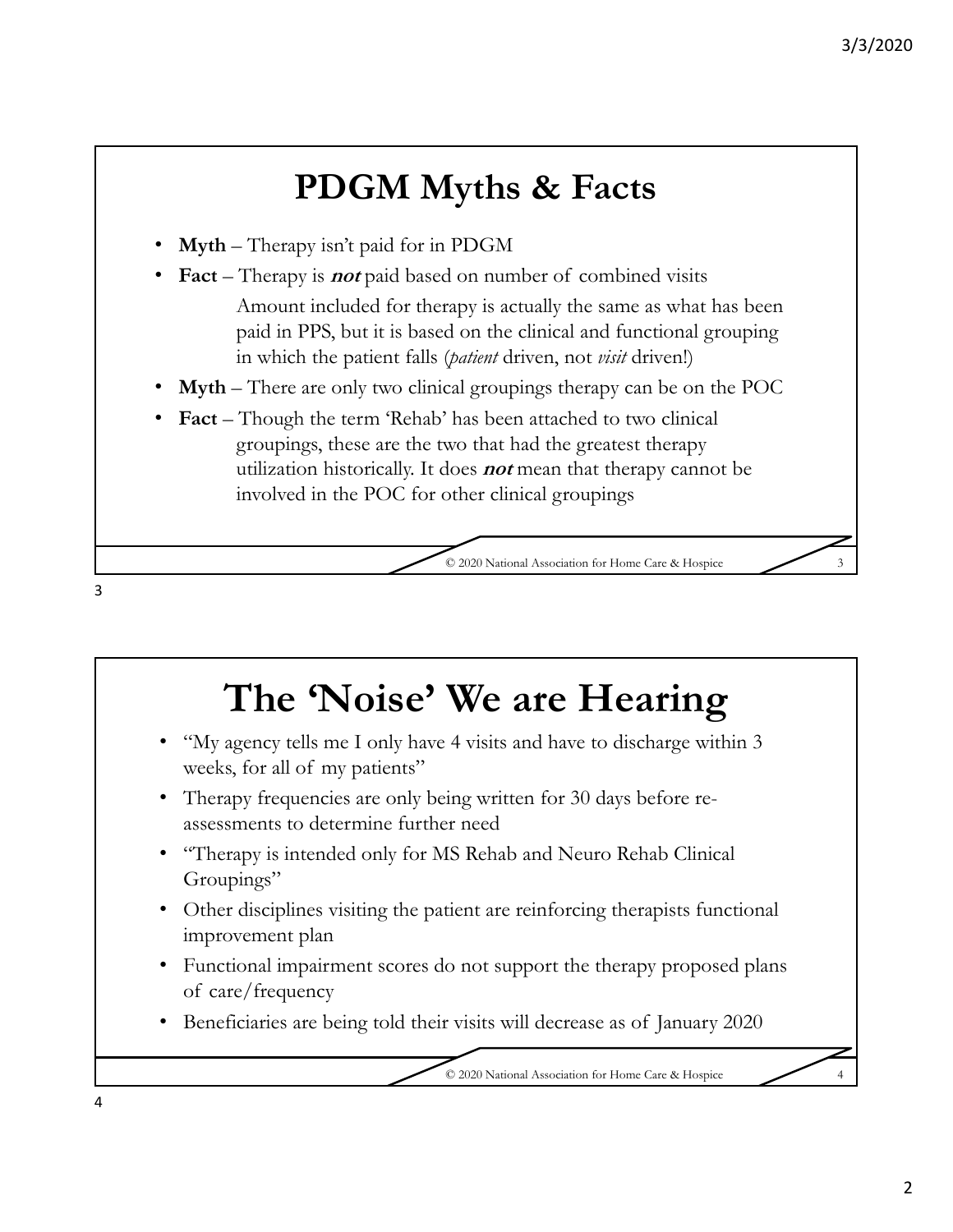



- Ensure OASIS Competency
- Promote a culture of treating the whole patient
- Develop strategies for supporting therapy services
- Utilize the whole interdisciplinary team, therapy assistants, & virtual visits to reinforce improving the patients' ability to perform ADLs
- Ensure effective care management practices

© 2020 National Association for Home Care & Hospice 6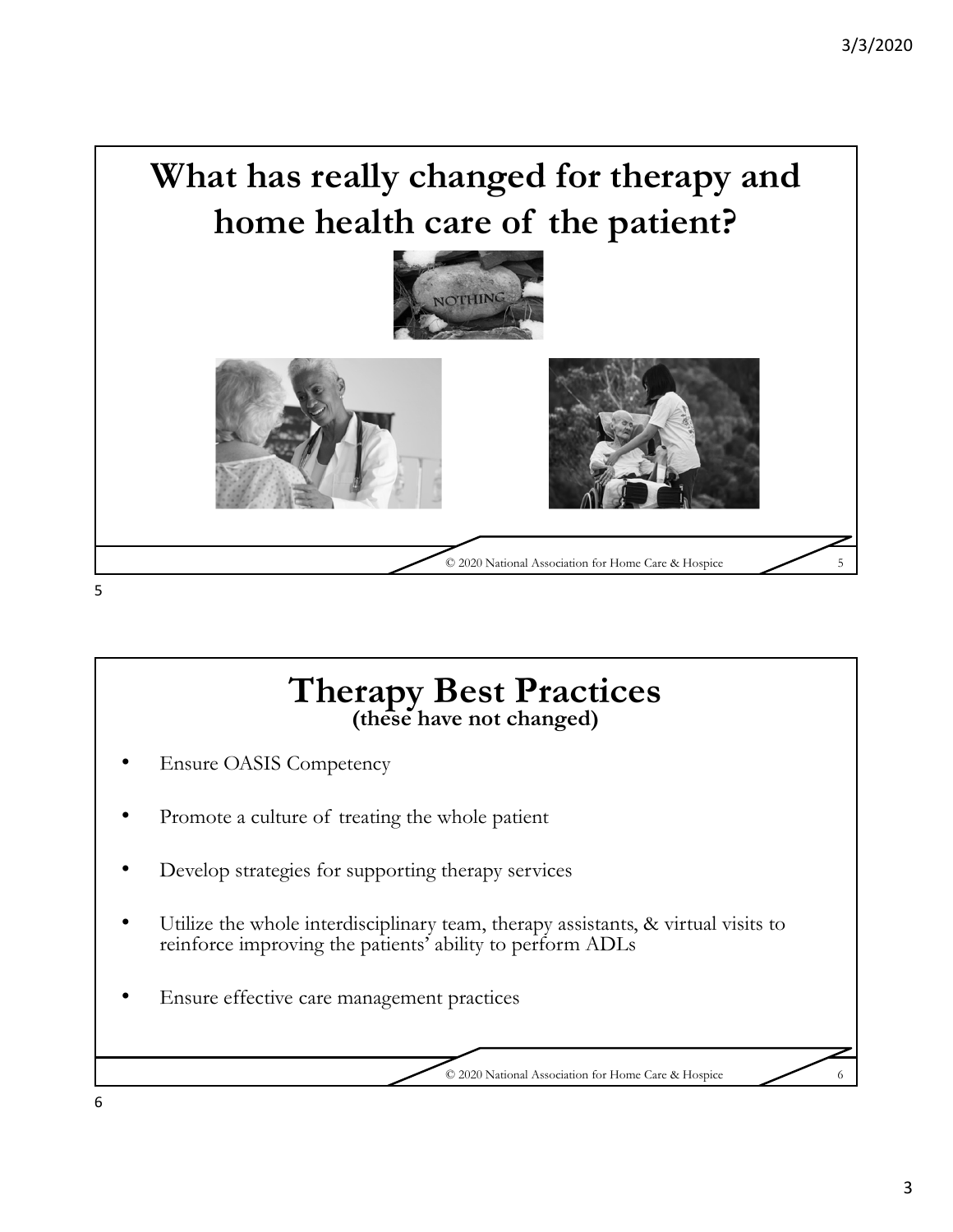#### **Just Do It: Coordination of Care (this has not changed)**

Collaborative process to assess, plan, implement, coordinate, and evaluate the services provided to meet each patient's home health needs.

An entire interdisciplinary team works toward the goals determined by the patient and healthcare team.

Right Discipline at Right Time

© 2020 National Association for Home Care & Hospice 7

#### **Primary Case Manager Responsibilities (these have not changed)**

Accuracy of OASIS assessment

Collaborate with disciplines re: functional assessment

Listen for the patients' goal

Set realistic discipline goals to meet the patients' goal Discuss/develop plan with patient and team ongoing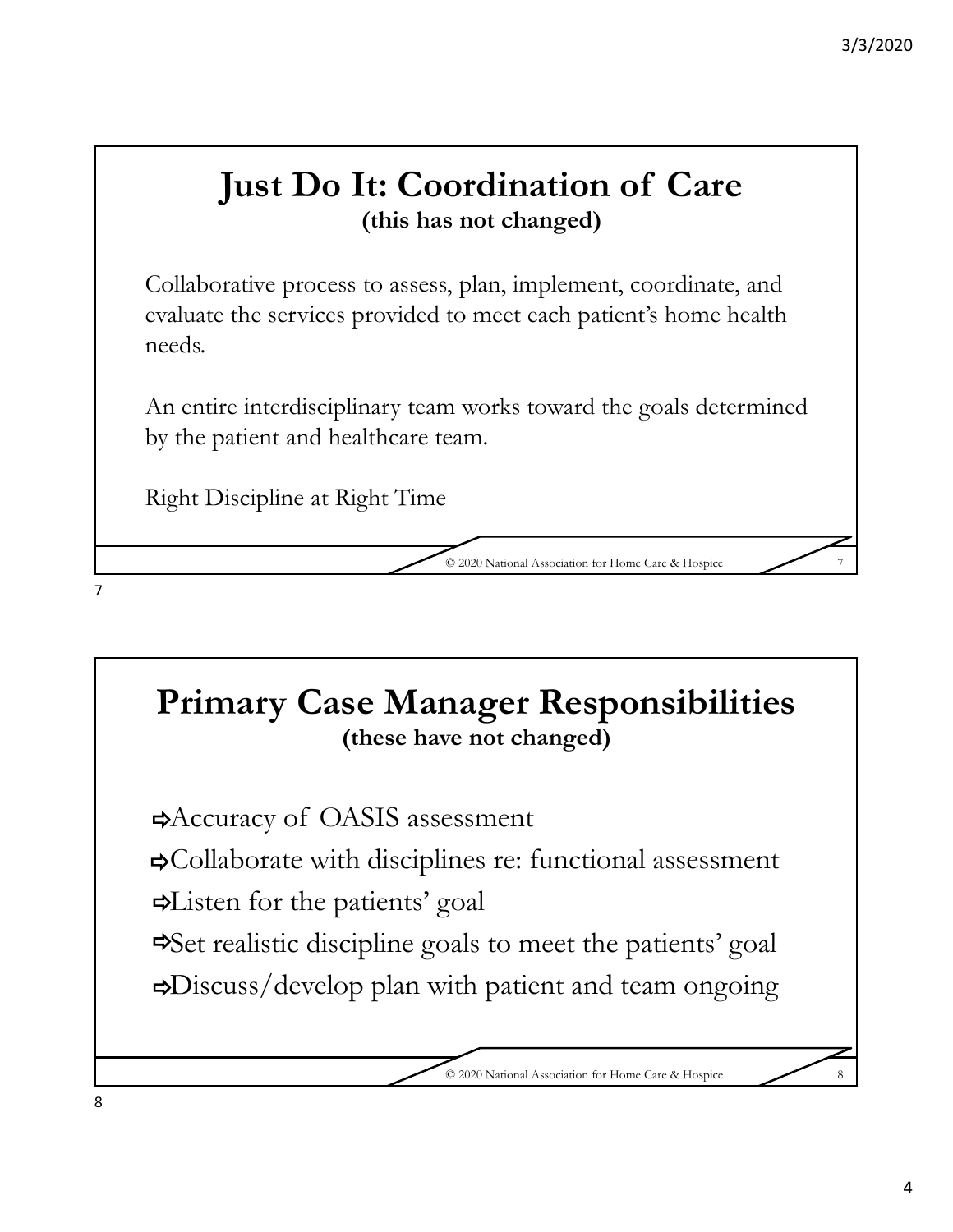## **Power of Functional Assessment (this has not changed)**

- Interdisciplinary collaboration on functional impairment scores
- Assess by observation, not interview (therapists do this)
- Assess safety considerations which are key to performance
- Objective measures for levels of assistance, cueing, supervision
- Function assessed in context of time and place
- Function assessed in context of habits and routines

© 2020 National Association for Home Care & Hospice 9

#### **Chronic Condition Management (these have not changed)**

- Medication management Identify routines to assist taking as directed
- Self-monitoring conditions Reinforce with monitoring tools, ADLs
- Treatments Embed with routines for  $O2$ , insulin, pursed lip breathing
- Diet Practice meal prep watching glycemic index, sodium, fat
- Physical activity Familiar activity, energy conservation, endurance and daily routine needs (versus HEP)
- Health care encounters Problem solving to attend & participate

© 2020 National Association for Home Care & Hospice 10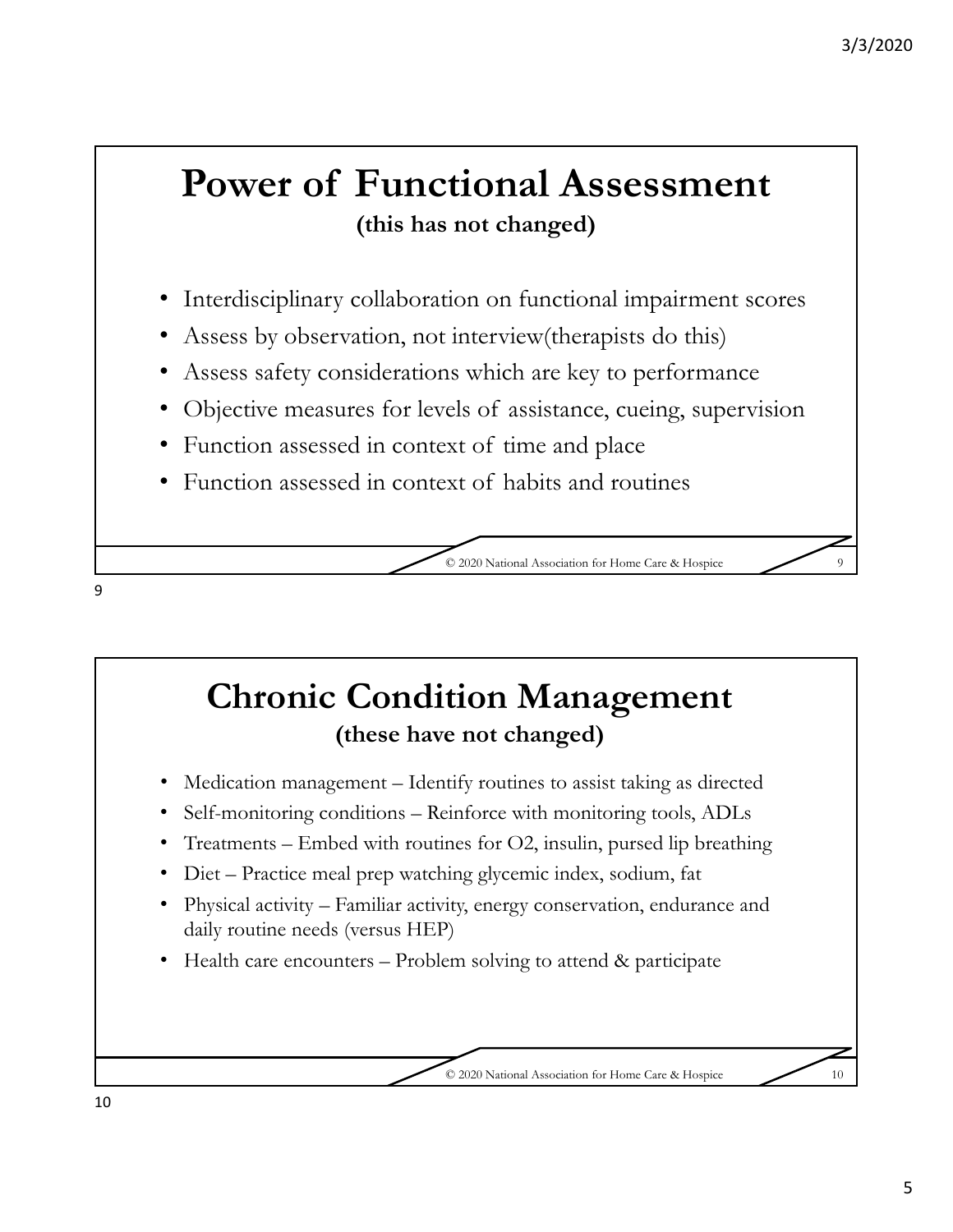### **Visit Frequency Best Practices (these have not changed)**

- Avoid prescriptive visit frequencies
- Coordinate interdisciplinary plans of care & visits
- Coordinate monitoring parameters with other disciplines
- Patient engagement in plan of care for managing condition
- Adjust frequency as patient progresses
- Taper frequency to allow self-management
- Spread visits over time to manage utilization and LUPA risk

© 2020 National Association for Home Care & Hospice 11

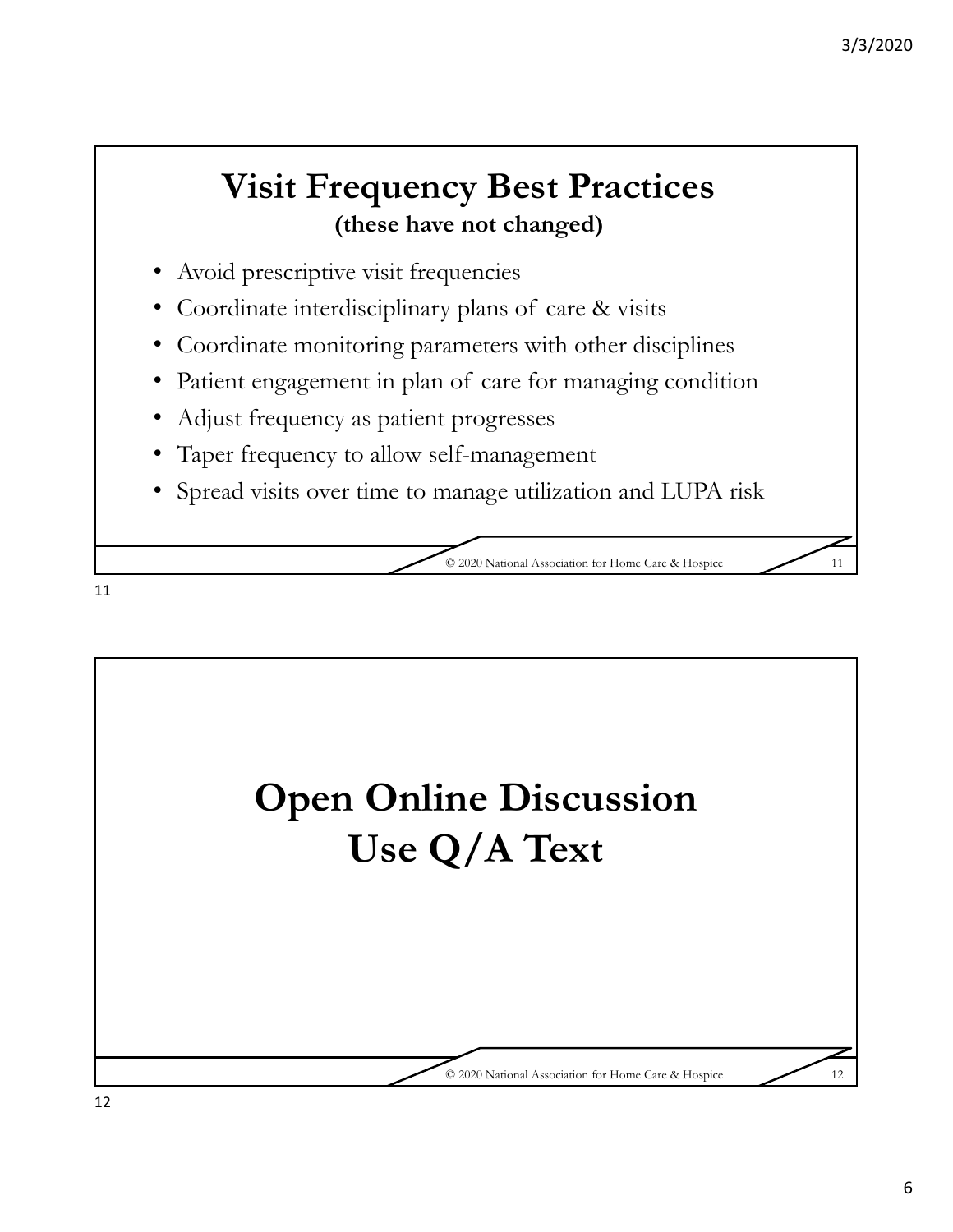